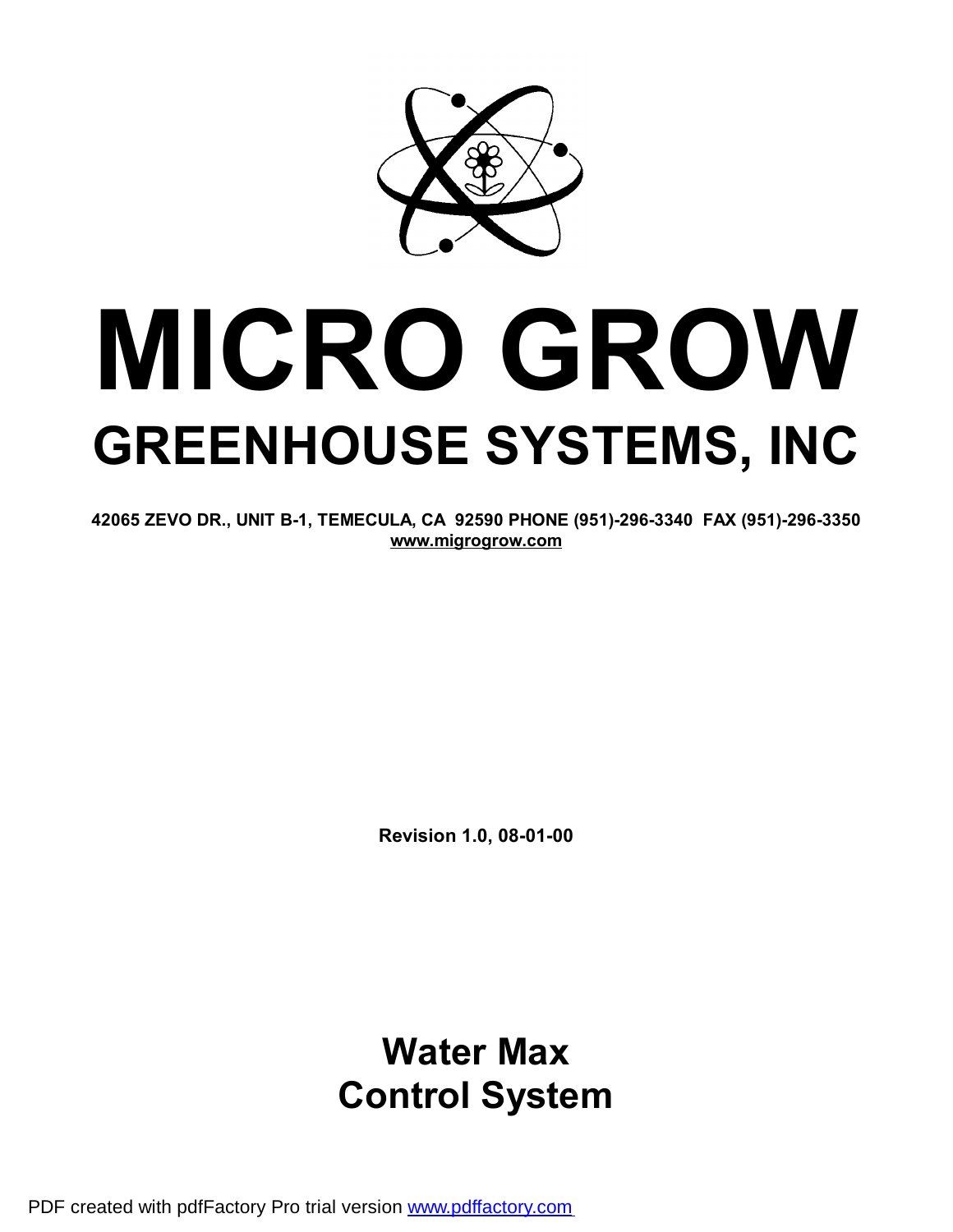# *12 Station Misting and Irrigation Control*

The WATER MAX is a "state of the art" microprocessor based control panel. This control features twelve fully programmable outputs. Each output may be set for propagation mist or irrigation. The outputs will deliver 24 VAC to solenoid valves connected to the control panel. Each output is rated at a maximum of 2 amps (48 watts).

## *Features:*

**Large Digital Display.** This large display will feature the time of day, a list of the operating stations, and assist in the programming of the control.

**Manual Override Switches**. Each station has a manually override switch that can be used to manually operate each individual station. In the automatic position, the station will work automatically. In the off position, the station will not operate.

**Lighted LED Station Indicators**. Each station has an individual lighted LED indicator. This indicator will light when that particular station is energized manually or automatically.

**Programming Switches**. These three switches are located on the front panel. These are used to advance through the settings and set the control panel up for operation.

**Photocell**. A panel-mounted photocell will automatically detect day and night.

**Microprocessor**. An advanced microprocessor controls all on board functions. An internal EEPROM assures that all settings will be saved, even on power interruptions for extended periods of time.

**DIP Switches**. A set of DIP switches is featured on the internal circuit board. Use these to customize your particular needs. The maximum number of valves that can be in operation at any one time due to water pressure restraints and the ability to mist at longer intervals during the night mode of operation are offered.

**Internal, 24-hour digital clock**. A very accurate, crystal driven digital clock keeps the time of day internally. The time is maintained during power interruptions.

**Non-Metallic enclosure**. The entire control system is encased in a clear covered, hinged front, non-metallic enclosure.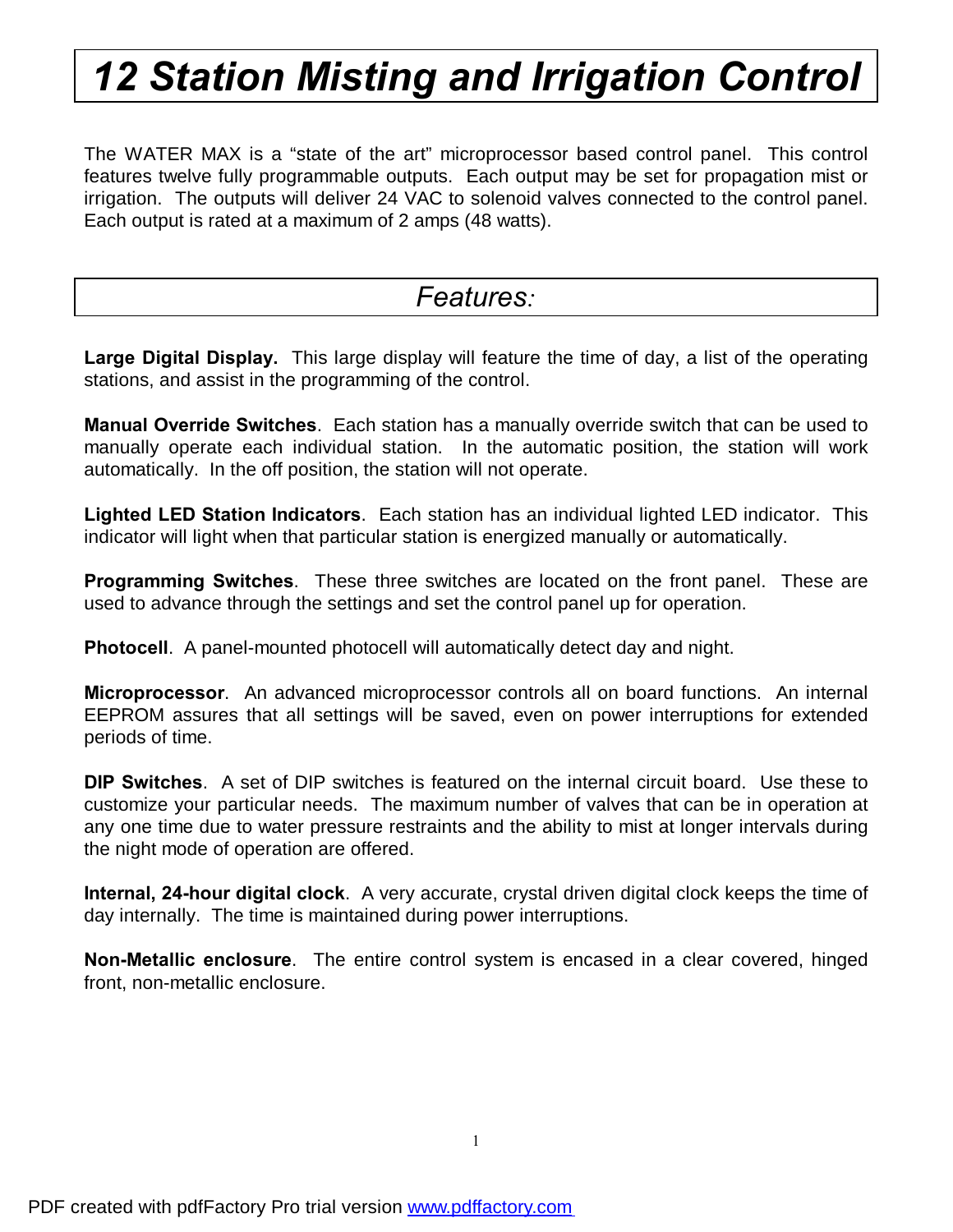## *Installation Procedures*

#### **Panel Mounting:**

Mount the control panel in an accessible location. Make sure that the location is free of vibration and in close proximity to the devices being controlled. Always consider voltage drop of electrical current when locating the control panel. Securely mount the panel.

#### **Transformer:**

A 24 VAC transformer will power the control panel. The transformer must be a heavy-duty type that will be able to handle the load of all of the connected solenoid valves, in addition to the control power requirements. In any case, do not use less than a 40 VA transformer. It is highly recommended that a "Machine Tool" variety be used. A Machine Tool Transformer is a heavyduty variety that will allow for high inrush currents that are associated with the use of valves.

#### **Electrical Circuit:**

The electrical circuit that feeds the machine tool transformer should have no other loads connected to it. This will prevent damaging surges from other related electrical devices. Follow all local and national codes in the connection of all of the greenhouse equipment. Always allow for voltage drop conditions. Always consider that the greenhouse is a wet environment.

#### **Wiring Methods:**

Always use stranded wire when connecting cables or conductors to the actual circuit board of the control panel. This will allow flexibility. Use no smaller than #20 gauge stranded wire for all valve connections. Use larger wire for greater distances.

#### **Valve Conductors and Wiring:**

Route all valve wiring conductors separately from power wiring (120 VAC and above). This is very important so as to reduce electrical interference. Two conductors are needed for each valve, 24 VAC from the station output, and 24 VAC Common. You may use a multi-conductor cable with a single common line and individual lines for each valve if desired.

#### **Valve Selection:**

You may use any standard 24 VAC watering or misting valve with a holding current of 10 watts or less. Be sure to not exceed a total of three valves on any one station. If you will require more than three valves on a station, contact your distributor for information on how to do this. Always make sure that your transformer is sized correctly for the number of valves that you will be using.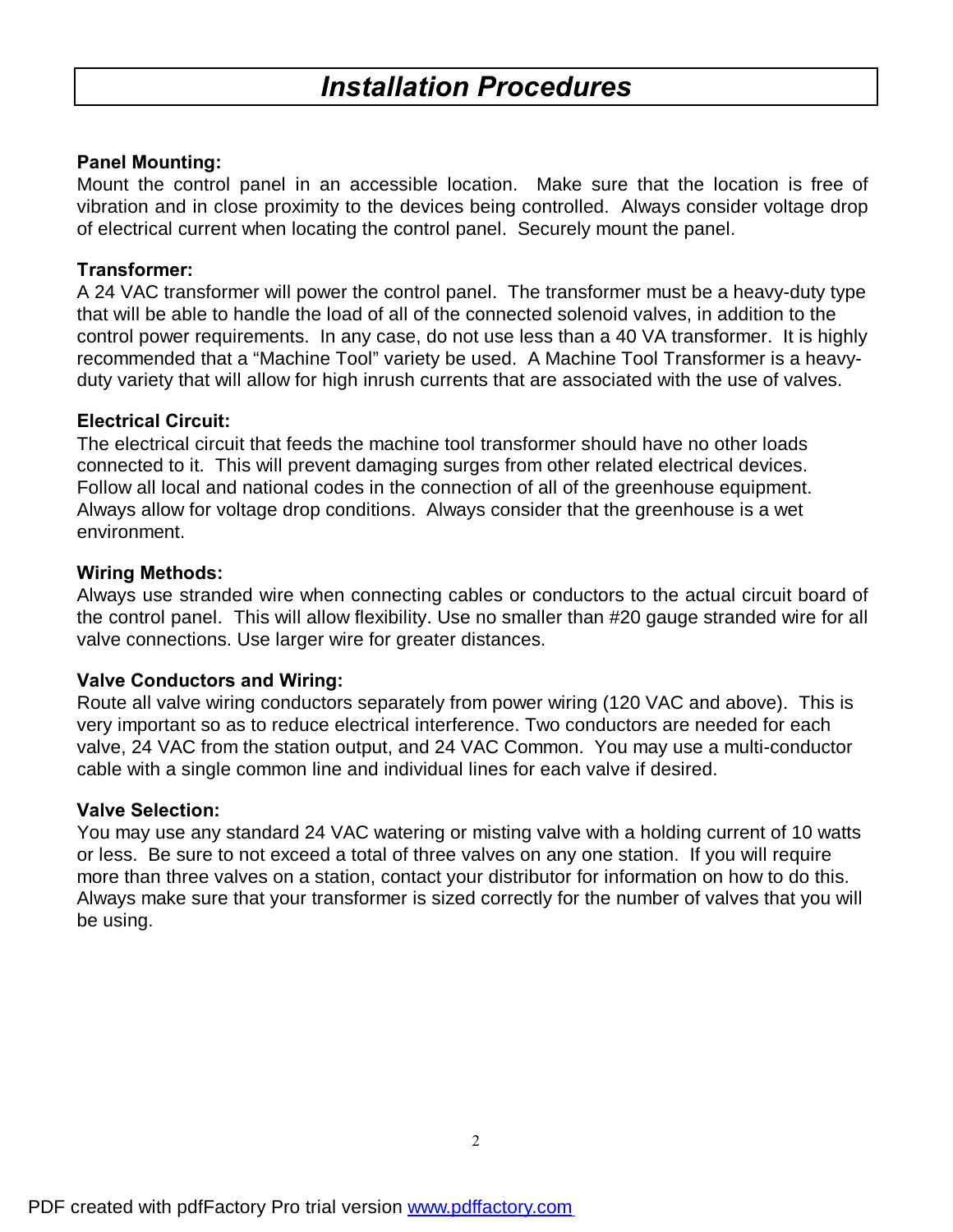| <b>Program Switches:</b> | <b>Function:</b>                                                                                                                                                                                                                                 |
|--------------------------|--------------------------------------------------------------------------------------------------------------------------------------------------------------------------------------------------------------------------------------------------|
| <b>RUN-SET</b>           | Depressing this switch will put the control in a program or "Set" mode of<br>operation. Return the control to a "run" or operate mode by holding the switch<br>up. The control will automatically return to the run mode after a period of time. |
| <b>PRIOR-NEXT</b>        | This will advance through the items in the group selected while in the "set" mode.<br>You may also use this switch to advance the display while the control is<br>operating.                                                                     |
| <b>VALUE</b>             | Increases or decreases the flashing item's value or changes the selection<br>available. Also, you may use this switch to "freeze" the display while in the "run"<br>mode of operation.                                                           |

| <b>Indicator LED's</b> | <b>Function:</b>                                                                                                                                                       |
|------------------------|------------------------------------------------------------------------------------------------------------------------------------------------------------------------|
| <b>SET UP STATIONS</b> | Select whether a station is Propagation Mist (Pro), Irrigation (Irr), or not in use<br>(OFF)                                                                           |
| <b>SET CLOCK</b>       | Set the internal clock. The flashing item will change by using the UP-DOWN<br>switch. Advance to the next item by using the NEXT-PRIOR switch.                         |
| <b>SET MISTING</b>     | This will set the misting on and off times. The first flashing number is the first<br>station that is set for misting, the next number is the time that it is set for. |
| <b>START TIME</b>      | When this LED is lighted, select the desired starting time. You may select a time<br>of day, or when setting misting stations, you may select the photocell.           |
| <b>END TIME</b>        | Set the desired ending time for the misting stations. Again, you may also select<br>the photocell to end the misting cycle at sunset.                                  |
| <b>SET IRRIGATION</b>  | This will set the irrigation run times on times, days of operation, and repeats (if<br>desired).                                                                       |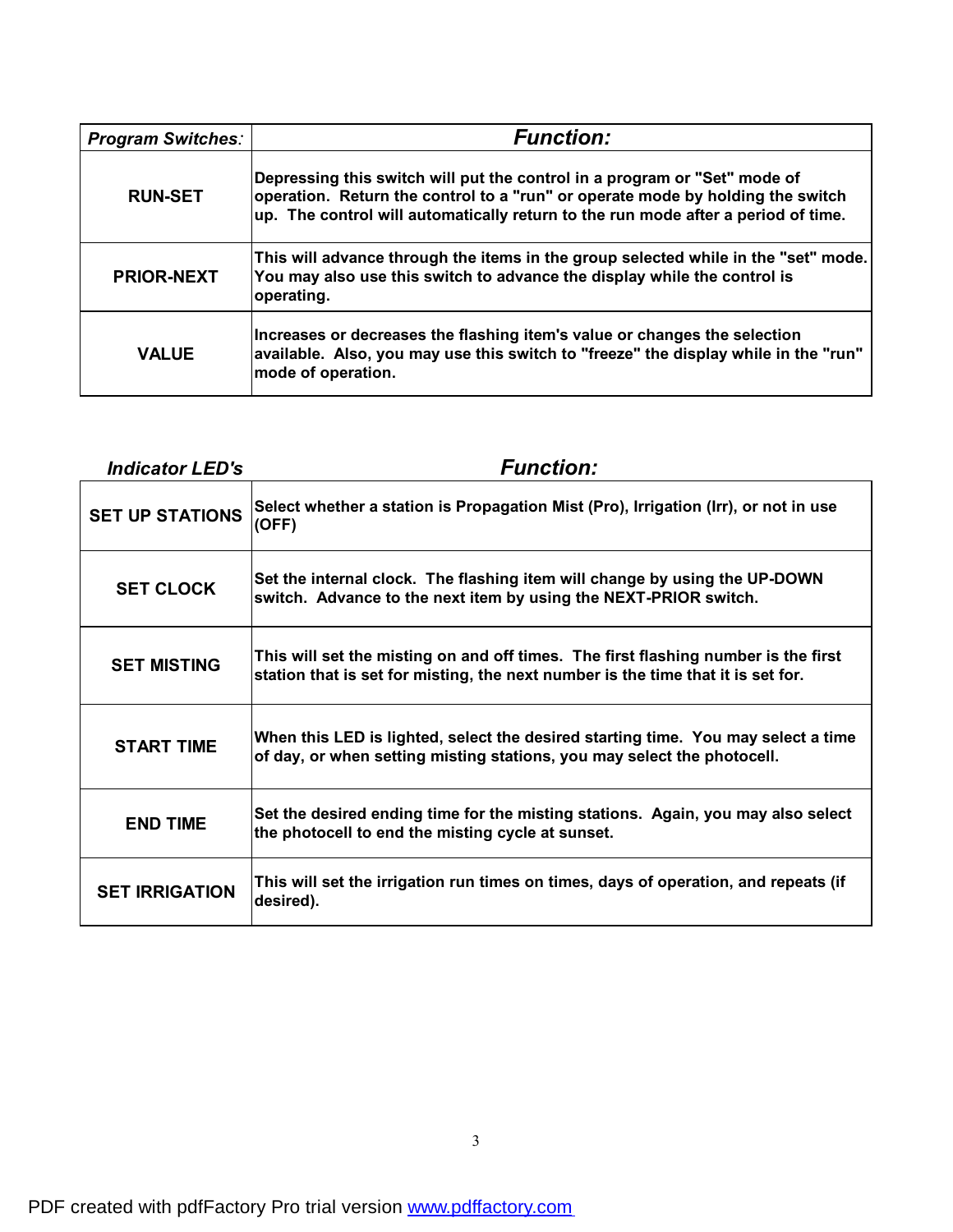Set Up Stations:

Use the SET switch to advance to the SET UP STATIONS indicator. The flashing digit will indicate the station number to be set. The station number may be changed while it is flashing by using the UP/DOWN switch. By depressing the NEXT/PRIOR switch while at the desired station, the type assignment for this station can be changed. Change the flashing type assignment by using the UP/DOWN switch. Select from "Pro" (propagation misting), "Off", or "Irr" (irrigation). You may use the NEXT/PRIOR switch to advance through all of the stations.

#### Set Clock:

The flashing digit will be the one that can be changed by using the UP/DOWN switch. Enter the correct hour, and then depress the PRIOR/NEXT switch to set the minutes. Repeat for AM (A) or PM (P).

#### Set Misting Stations On and Off Times:

If any stations have been set to misting, these will appear under this mode. Use the SET switch to advance to the SET MISTING mode. The first flashing digit will be the station number that is being set. You may advance to any station by using the UP/DOWN switch, or you may use the NEXT/PRIOR switch to advance through all of the misting stations. When the desired station appears, depress the NEXT/PRIOR switch to set the misting on time in seconds for that particular station. Use the UP/DOWN switch to increase or decrease the on time settings. When finished setting the on time, depress the NEXT/PRIOR switch to set the desired off time in the same manner. The off time will be in minutes. Repeat for all stations by using the NEXT/PRIOR switch. You may use this mode to check the settings for all stations.

#### Set Misting Start and End Times:

Use the SET switch to advance to the SET MISTING and START TIME indicators. The desired misting starting time will appear here. Use the UP/DOWN switch to advance to the desired hour of day to start misting. Use the UP/DOWN switch to change the desired setting. Use the NEXT/PRIOR switch to advance to the minutes, and also AM or PM. When finished setting the desired start time, advance to the end time by using the NEXT/PRIOR switch. Set the ending time in the same manner. You may select "PHO" as a start time or end time in place of the hour setting. What this means is that the misting will start or stop based on the photocell detection of sunrise and sunset.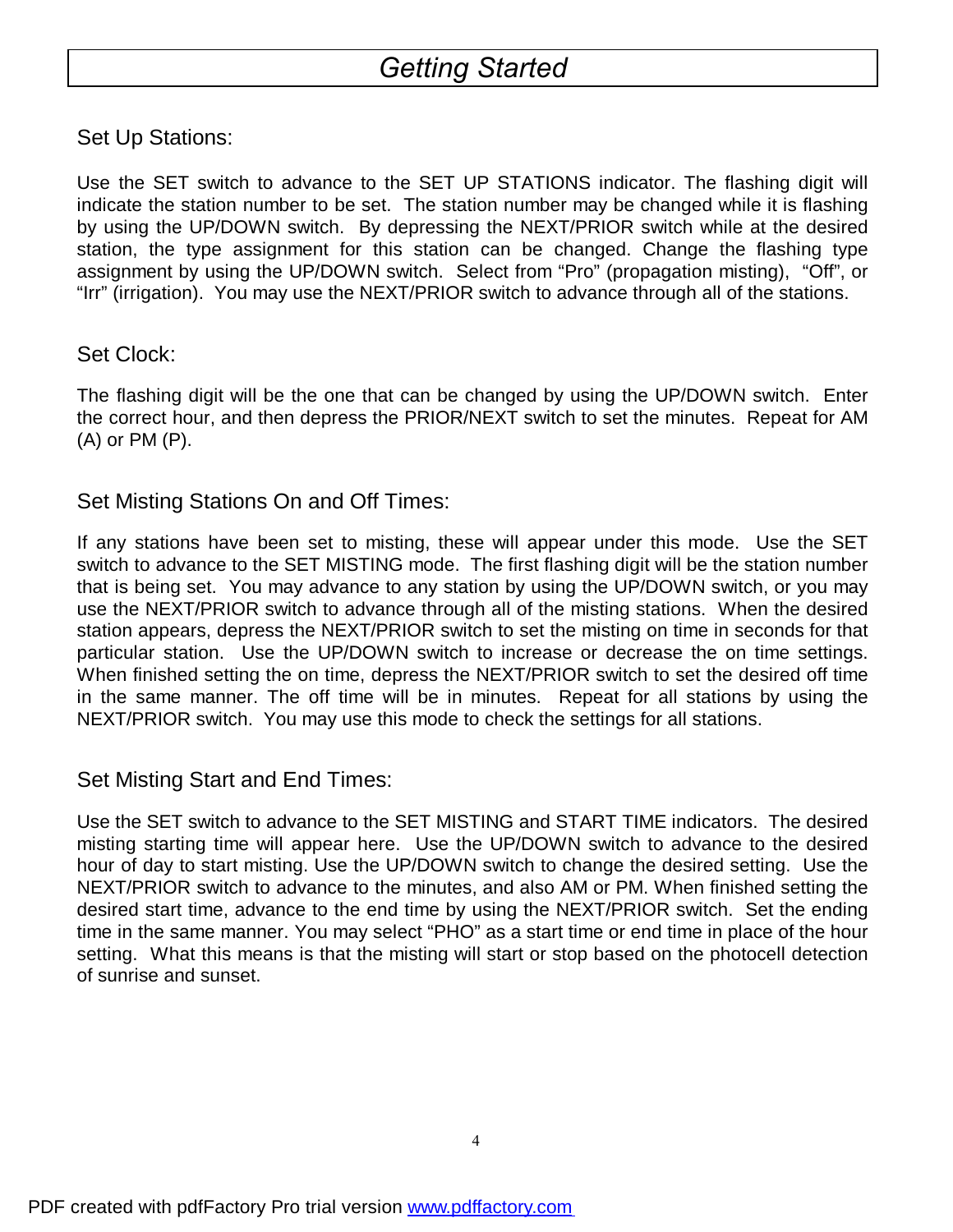#### Set Irrigation Station On Times:

If any stations have been set to irrigation, these will appear under this mode. Use the SET switch to advance to the SET IRRIGATION mode. The first flashing digit will be the station number that is being set. You may advance to any station by using the UP/DOWN switch, or you may use the NEXT/PRIOR switch to advance through all of the irrigation stations. When the desired station appears, depress the NEXT/PRIOR switch to set the irrigation on time in minutes for that particular station. Use the UP/DOWN switch to increase or decrease the on time settings. When finished setting the on time, depress the NEXT/PRIOR switch to set the desired days of operation for that particular station. You may select ALL (every day), 2nd or 3<sup>rd</sup>. Repeat for all stations by using the NEXT/PRIOR switch. You may use this mode to check the settings for all stations.

Set Irrigation Start Times, Days of Operation, and Repeats:

Use the SET switch to advance to the SET IRRIGATION and START TIME indicators. The desired irrigation starting time will appear here after two seconds. The display will first flash the station being set. Remember that you may have a separate starting time of day for each irrigation station. Use the UP/DOWN switch to advance to the desired hour of day to start irrigation for that station. Use the NEXT/PRIOR switch to advance to the minutes, and also AM or PM. After setting the desired start time, you may then select if you would like to repeat this irrigation station. What this will do, is to automatically run the station again after a selected time delay. If this is desired, enter the number of repeats here. The display will indicate "rEP" (Repeats), enter the desired number from 0 to 9. If no repeats are desired, enter 0. If any repeats are entered other than 0, the display will then indicate the desired time between repeats for that particular station. Enter that waiting time at this point by using the UP/DOWN switch to select the waiting delays. You may select from 1/2 to 8 hours.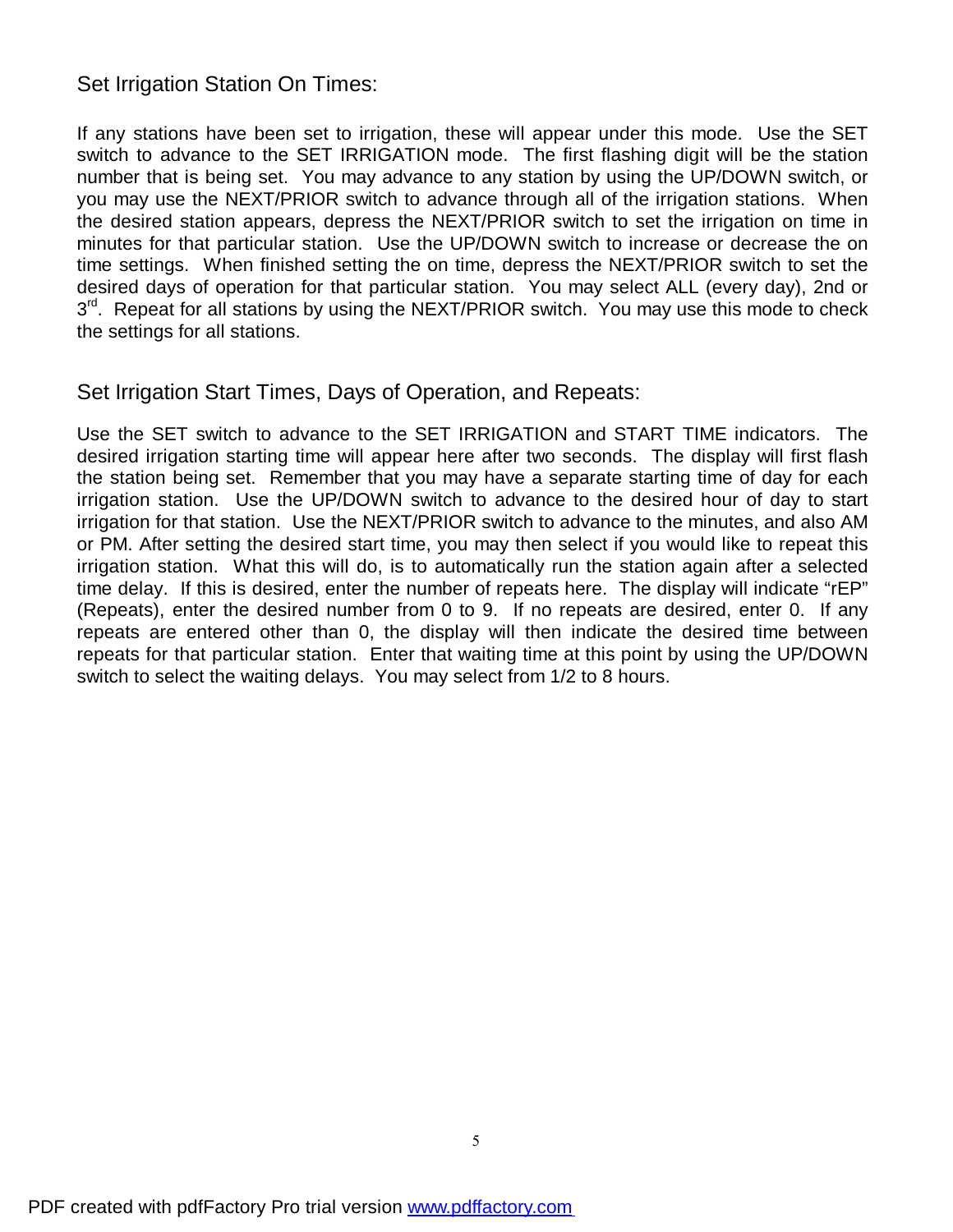## Dip Switch Settings:

For maximum stations on at any one time, use the following settings:

| <b>Twelve Stations</b> | 1:On 2:On 3:On       |  |  |
|------------------------|----------------------|--|--|
| <b>Ten Stations</b>    | 1:Off 2:On 3:On      |  |  |
| <b>Eight Stations</b>  | 1:On 2:On 3:Off      |  |  |
| <b>Six Stations</b>    | 1:On 2:Off 3:On      |  |  |
| <b>Four Stations</b>   | 1: Off 2: Off 3: Off |  |  |
| <b>Three Stations</b>  | 1:Off 2:Off 3:On     |  |  |
| <b>Two Stations</b>    | 1:Off 2:On 3:Off     |  |  |
| <b>One Station</b>     | 1:On 2:Off 3:Off     |  |  |
| Night Misting Mode:    |                      |  |  |
| 50% on, 100% off       | 4:Off 5:Off          |  |  |
| 25% on, 100% off       | 4:Off 5:On           |  |  |
| 50% on, 200% off       | 4:On 5:Off           |  |  |

25% on, 200% off 4:On 5:On

#### Degrees C:

C:On F:Off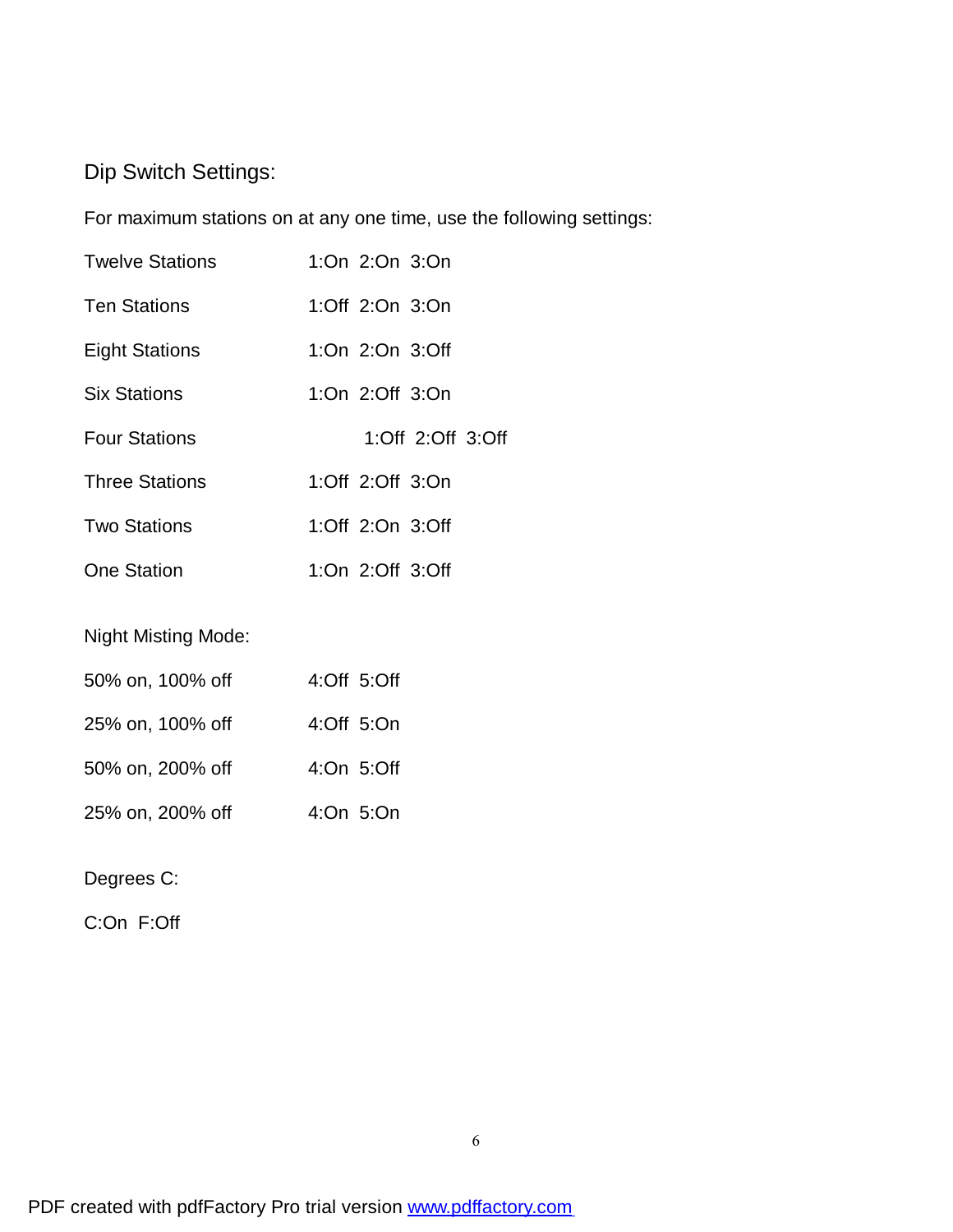

TRANSFORMER NOTE: Use machine tool variety, 40 VA minimum is recommended. If a larger transformer is used, adjust the fuse protection accordingly.

OUTPUT NOTE: The control outputs are rated at 2 amps each (48 watts) maximum. Do not exceed this or damage may result.

FUSE NOTE: Do not exceed 2 amps for the fuse rating when using a 40 VA transformer. Always use a slow-blow type fuse.